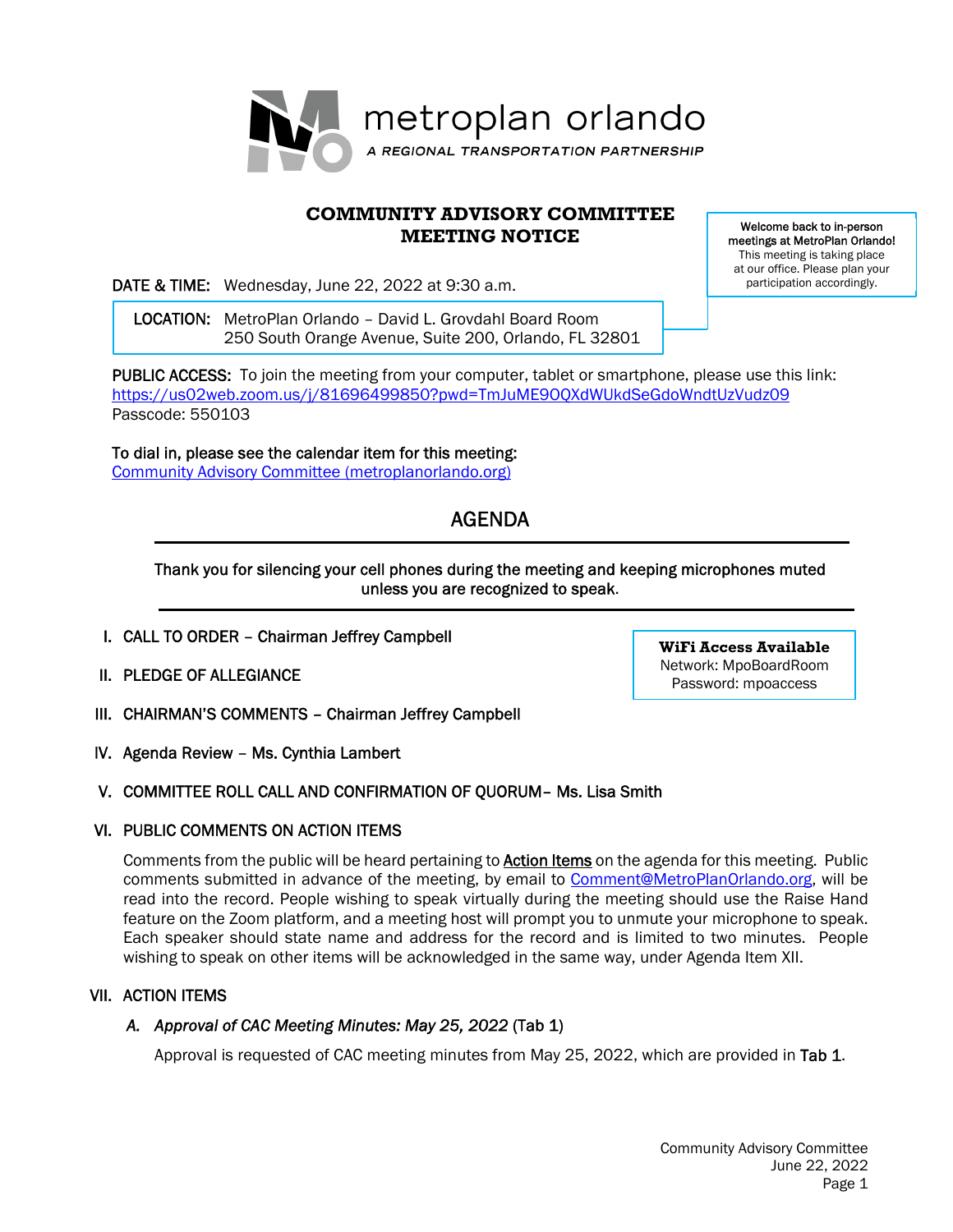## *B. Recommend Approval of FY 2022/23 - 2026/27 Transportation Improvement Program* (Tab 2)

Action is requested by Mr. Keith Caskey, MetroPlan Orlando staff, to recommend approval of the FY 2022/23 - 2026/27 TIP. This document includes the transportation projects in the MetroPlan Orlando region that are programmed for funding over the next five years. The draft TIP can be reviewed at:

https://metroplanorlando.org/wp-content/uploads/TIP-2327-Draft-P.pdf

A fact sheet on the TIP and the draft TIP approval resolution for the July  $27<sup>th</sup>$  Board meeting are provided at Tab 2. A summary of the comments from the June 20<sup>th</sup> TIP public meeting will be provided separately.

## *C. Recommend Approval of FY 2027/28 - 2034/35 Prioritized Project List* (Tab 3)

Action is requested by Mr. Alex Trauger, MetroPlan Orlando staff, to recommend approval of the FY 2027/28 - 2034/35 Prioritized Project List (PPL). This document includes a list of highway, Transportation Systems Management and Operations, bicycle and pedestrian, and transit projects that have been ranked in order of priority. A fact sheet is included at Tab 3 and the draft PPL document can be reviewed at: https://metroplanorlando.org/wpcontent/uploads/MetroPlanOrlando\_PPL\_2027-2035\_Draft\_20220615.pdf

#### VIII. PRESENTATIONS/STATUS REPORTS

#### *A. Presentation on I-4 Truck & Freight Parking PD&E Study*

Mr. Mark Trebitz, FDOT District 5, will give presentation on the I-4 Truck and Freight Parking Project Development & Environment (PD&E) Study that is currently underway.

#### *B. Presentation on FDOT Target Speeds*

Ms. Loreen Bobo, P.E., FDOT District 5 Safety Administrator, will give a presentation on the FDOT Target Speeds program to further FDOT and MetroPlan Orlando's focus on safety.

#### IX.GENERAL INFORMATION (Tab 4)

#### *A. FDOT Monthly Construction Status Report*

The latest FDOT Monthly Construction Status Report for the Orlando area is enclosed.

#### *B. MetroPlan Orlando Board Highlights*

A copy of the June 8, 2022 Board Meeting Highlights is enclosed.

#### *C. Air Quality Report*

The latest air quality report for the MetroPlan Orlando area is enclosed.

#### *D. Bicycle & Pedestrian Report*

A report on bicycle and pedestrian projects in the MetroPlan Orlando region is enclosed.

#### *E. PD&E Study Tracking Report*

A report providing the latest status of the PD&E studies currently underway in the MetroPlan Orlando area is enclosed.